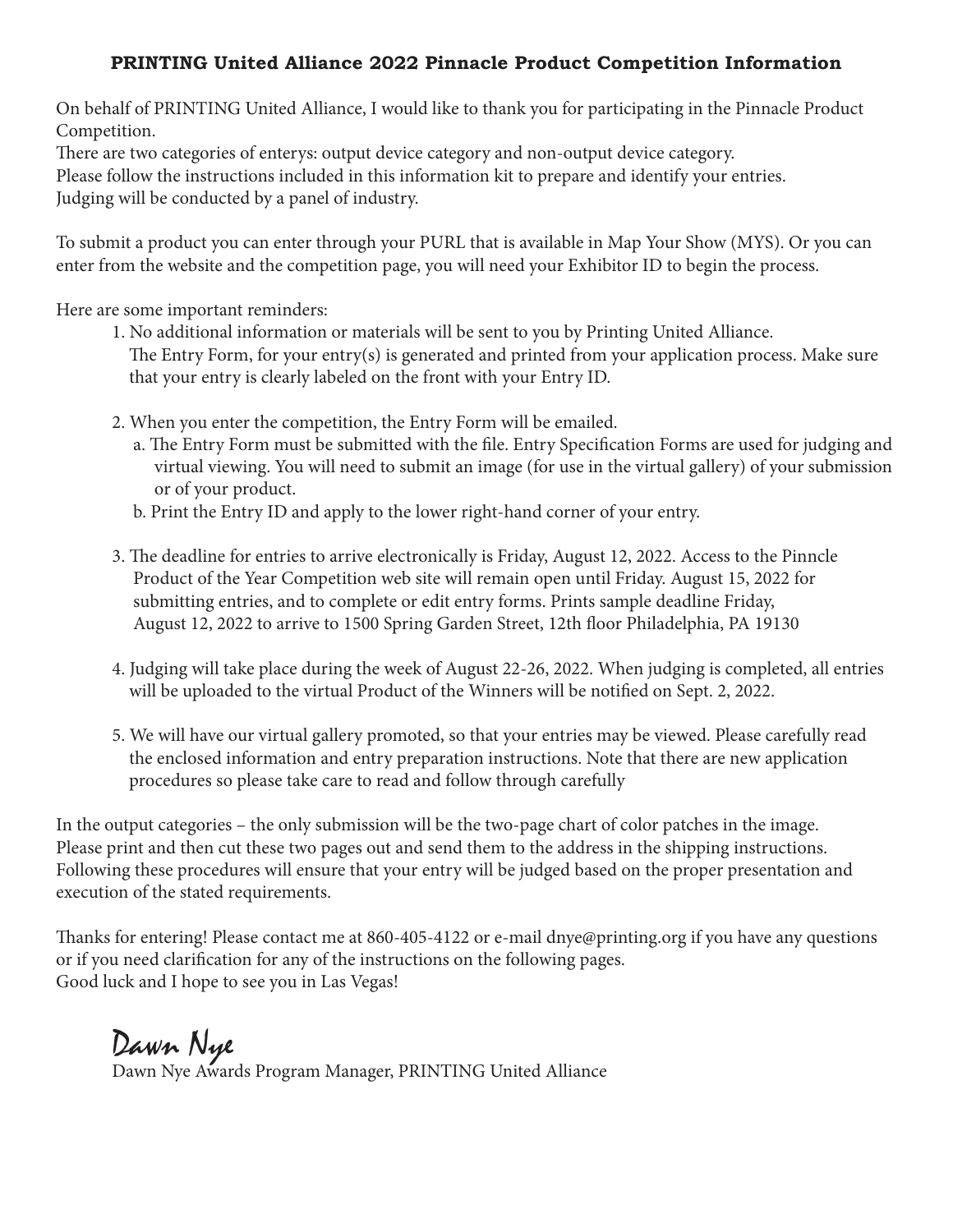# 2022 Prinacle Product of the Year

Entry Preparation and Instructions

Non-Output Device Categories

(Please Read Carefully)

| The following information applies ONLY to the categories listed below                                                                                                                                                                                                                                                                                                                                                                                                                                                                                                                                                                                                                                                                                                                                                                                                                                                                                                                                                                                                                                     |                                                                                                                                                                                                                                                                                                                                                                                                                                                                                                                                                                                                                                                                                                                                                                                                                                                                                                                                                                                                                                                                                                                                                                                                                                                     |
|-----------------------------------------------------------------------------------------------------------------------------------------------------------------------------------------------------------------------------------------------------------------------------------------------------------------------------------------------------------------------------------------------------------------------------------------------------------------------------------------------------------------------------------------------------------------------------------------------------------------------------------------------------------------------------------------------------------------------------------------------------------------------------------------------------------------------------------------------------------------------------------------------------------------------------------------------------------------------------------------------------------------------------------------------------------------------------------------------------------|-----------------------------------------------------------------------------------------------------------------------------------------------------------------------------------------------------------------------------------------------------------------------------------------------------------------------------------------------------------------------------------------------------------------------------------------------------------------------------------------------------------------------------------------------------------------------------------------------------------------------------------------------------------------------------------------------------------------------------------------------------------------------------------------------------------------------------------------------------------------------------------------------------------------------------------------------------------------------------------------------------------------------------------------------------------------------------------------------------------------------------------------------------------------------------------------------------------------------------------------------------|
| • Digital Inks/Toner - Textile (small format <24")<br>• Digital Inks/Toner - Textile (wide format >36")<br>• Digital Inks - UV<br>• Digital Inks - Industrial and Packaging<br>• Digital Inks - Solvent/Eco-Solvent/Latex<br>• Display/Exhibit Hardware<br>• Lasers/Routers/Cutters (4'x8' or larger)<br>• Lasers/Routers/Cutters (less than 4'x8')<br>• Laminators (roll-to-roll)<br>• Die cutting equipment<br>• Multi-Function Finishing (slit/score/perf)<br>• Banner Finishing (grommet/sew/weld)<br>• Heat Press (table top)<br>• Heat Press (large format, roll or clam)<br>• Sublimation Finishing<br>• Laminates, Adhesives, Films, Coatings<br>• Automation Equipment (print/post-print)<br>• Automation Equip. Packaging (post-print)<br>• Material Handling Equipment<br>• Software - RIP<br>· Software - web-based design, personalization,<br>or product bldg.<br>• Software - Workflow / MIS / CRM<br>• Software – Color Enhancement<br>• Spectrophotometer devices<br>$\bullet$ Media – Films<br>• Media - Non-PVC<br>• Media – Adhesive Back (not vinyl)<br>• Media - Rigid / Corrugated | • Media - Banner (Non-textile)<br>• Media - Heat Transfer Material, Cuttable<br>• Media - Special Effect Heat Transfer Material, Cuttable<br>• Media – Heat Transfer Material, Printable<br>• Media - Textile - Apparel<br>• Media – Textile – Flag<br>• Media - Textile - Banner<br>• Media – Textile – Framing Systems (backlit)<br>• Media - Textile - Framing Systems (frontlit)<br>• Media – Textile – Canvas<br>• Media - Textile - Wall Covering peel/stick<br>• Media - Textile - Traditional Wall Covering<br>• Media – Textile – Upholstery Fabric<br>• Media - Textile - Tablecloth and Linen<br>• Media - Textile - Drapery<br>• Media – Adhesive Back Vinyl<br>• Media - Dye Sublimation transfer paper<br>• Media - Dye Sublimation rigid material<br>• Textile - Finished Garment - Synthetic<br>• Textile - Finished Garment - Natural Fiber<br>• Textile – Finished Garment – Blends<br>• Textile - Finished Garment - Accessories<br>• DTG - Pre-press (sprayers/dryers)<br>• Screen Printing Inks<br>• Screen Printing - Pre-press (Exposure/Imaging)<br>• Screen Printing - Manual Garment Press<br>• Screen Printing - Automatic Garment Press<br>• Screen Printing - Dryers<br>• Screen Printing - Post-Press (Clean/Reclaim) |
| • Media – Rigid / Synthetic                                                                                                                                                                                                                                                                                                                                                                                                                                                                                                                                                                                                                                                                                                                                                                                                                                                                                                                                                                                                                                                                               | • Product Finishing - Sewing                                                                                                                                                                                                                                                                                                                                                                                                                                                                                                                                                                                                                                                                                                                                                                                                                                                                                                                                                                                                                                                                                                                                                                                                                        |

All entry submissions in the categories listed above must have a "Product Display" that is a PDF submission at the dimensions below:

1. 24x24 inches.

The Product Display entry file must include the following:

- 1. POTY Statement. Please incorporate the following in your Product of the Year statement.
	- a. Company name website listing is encouraged
	- b. Product name, MSRP
	- c. Must include date product was first manufactured (this is a factor in judging) and is required for entry to the competition.
	- d. Is this a new product or improvement to existing?
	- e. How does this product move our industry forward?
	- f. Any other descriptive, non-commercial marketing language
- 2. Information about the product itself.
- 3. Entry ID must be printed on lower right of entry.
- 4. An image must be submitted either of the product submission or of the product itself this is for the virtual gallery.

An image of the submission must be uploaded to the competition site for use in the virtual gallery. Failure to follow the guidelines may result in disqualification of the entry. Creativity is encouraged.



Figure 1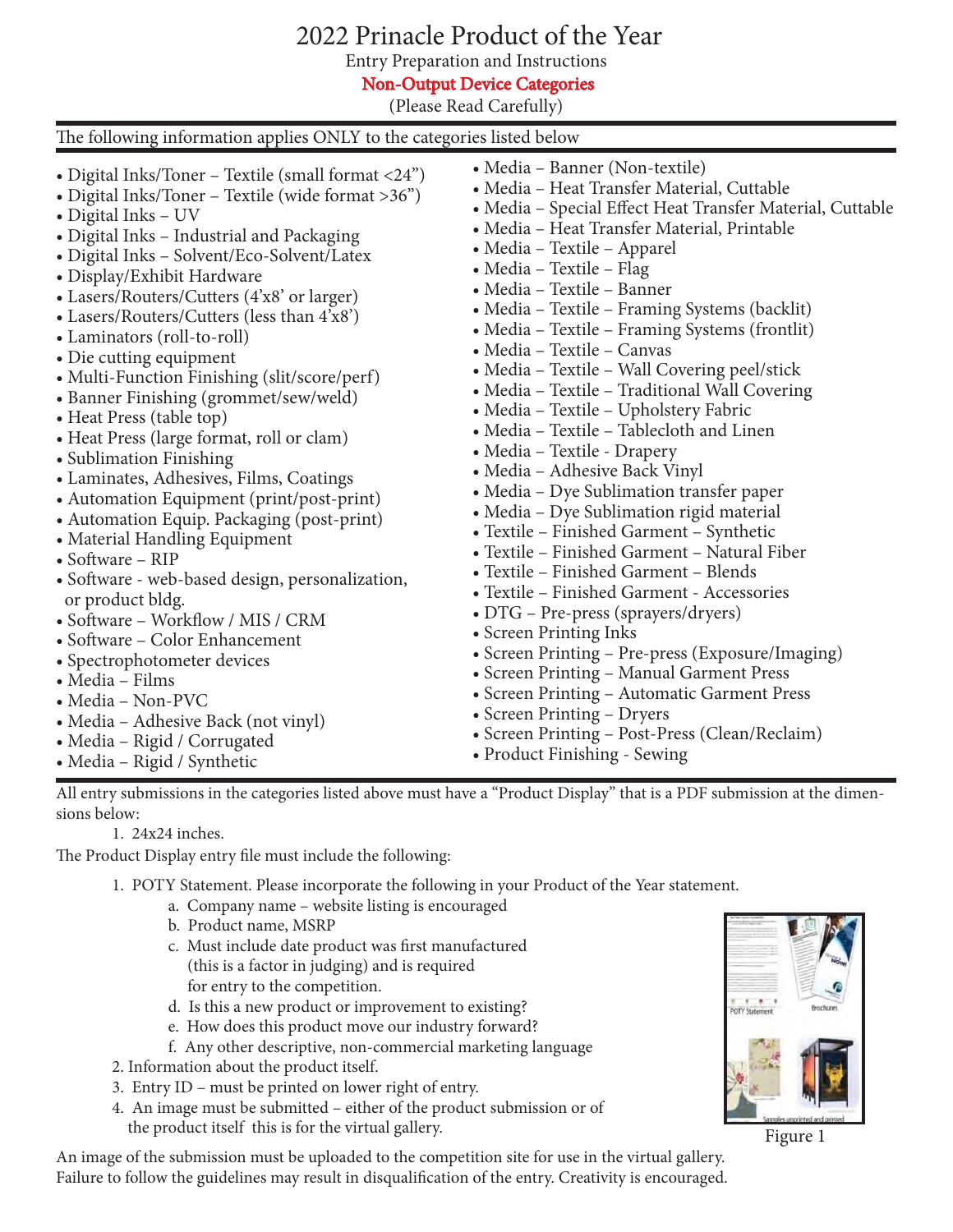For any categories in the Finishing, Automation or screen print equipment categories, you may submit a video to help the judges better understand the capabilities of your product. For software categories, send a link and/or video for your product for the judges to review. This is in addition to the image that must be submitted for use in the virtual gallery.

#### Judging/Judges

Entries which conform to the rules and stated requirements of this competition will be judged. Judging criteria for the competition are under constant evaluation and revision to assure the best possible chance for every entrant. Judges are unpaid volunteers who donate their time and skills for the benefit of the industry and the competition. They are chosen based on technical skills, experience, expertise and knowledge in the categories for which they judge.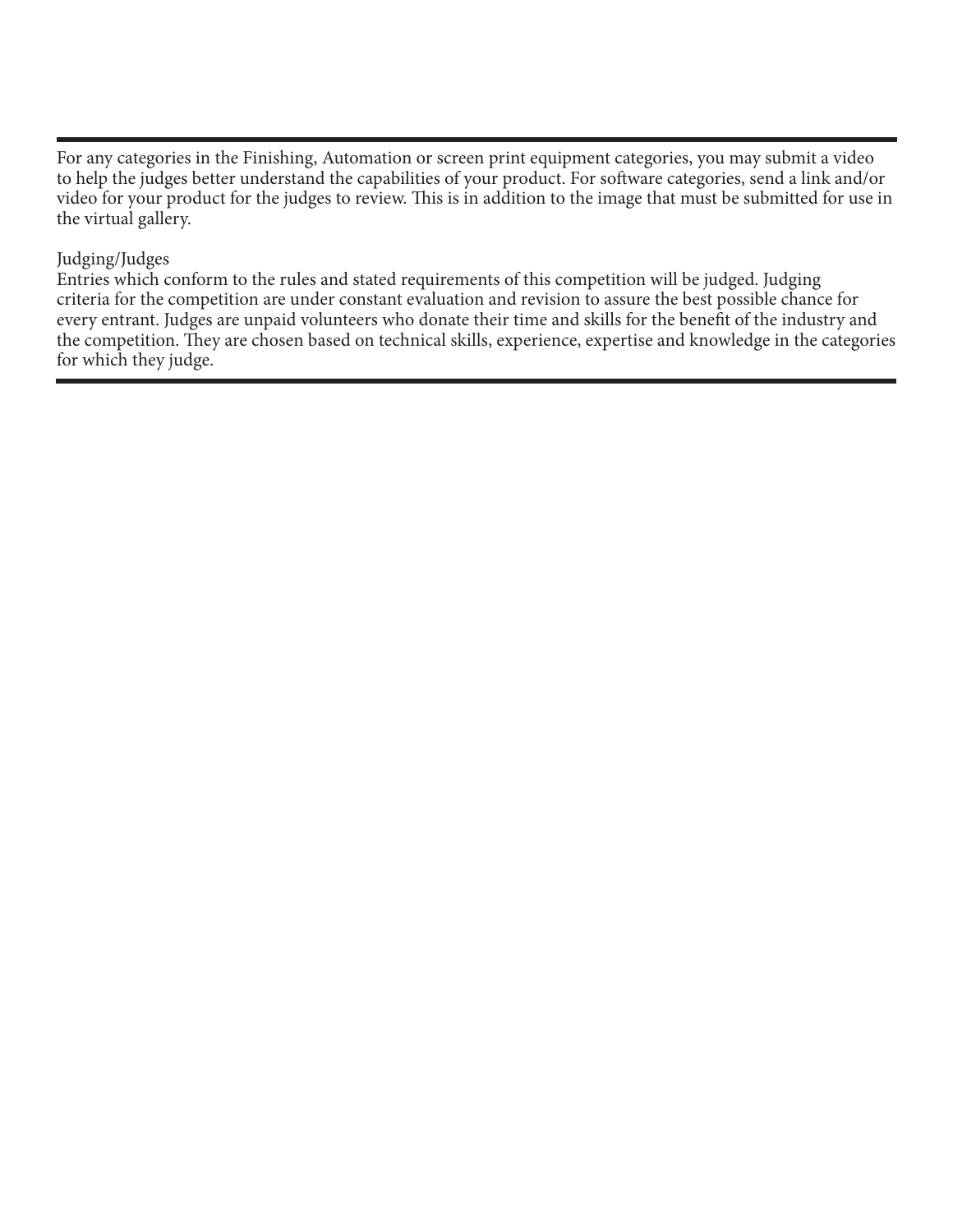# 2022 Pinnacle Product of the Year

Entry Preparation and Test Print Shipping Instructions

Output Device Categories

(Please Read Carefully)

The following information applies ONLY to the categories listed below:

- Direct to Garment Printers (white shirt)\*
- Direct to Garment Printers (black shirt)\*
- UV/Latex Hybrid1 (under \$100K)
- UV/Latex Hybrid1 (\$100-\$500K)
- UV/Latex Hybrid (more than \$500K)
- UV/Latex Flatbed (under \$70K)
- UV/Latex Flatbed (under \$100K)
- UV/Latex Flatbed  $(\$100K \$200K)^2$
- UV/Latex Flatbed (\$200K \$500K)<sup>2</sup>
- UV/Latex Flatbed + White  $(\$100K \$200K)^2$
- UV/Latex Flatbed + White (\$200K \$500K)<sup>2</sup>
- Tabletop Flatbed (Industrial/Small Item Decoration) 5
- Roll-to-Roll Solvent/Latex (under 80 in.)
- Roll-to-Roll Solvent/Latex (over 80 in.)
- Roll-to-Roll UV (under 80 in.)
- Roll-to-Roll UV (over 80 in.)
- RTR/hybrid/flatbed new technology 6
- Direct to shape printers (not flatbed)
- Digital/Screen Print Hybrid Printing Systems
- 3D Printers
- Roll-to-Roll Direct Disperse Ink on Textile
- RTR Dye Sublimation on Textile (under \$50K)
- RTR Dye Sublimation on Textile (\$50K-\$100K)
- RTR Dye Sublimation on Textile (more than \$100K)
- Roll-to-Roll Dye Sublimation on Metal
- UV Hybrid/Flatbed High Volume Prod. Class 4
- Single Pass printers
- Digital Press<sup>7</sup>
- 1. Hybrid printer is designed to print roll-to-roll and rigid material (the material must move during the printing process – not just an add-on roll system for an existing flatbed).
- 2. 4'x8' print bed or greater.
- 4. Production class printers, must be 2+ meters wide, able to produce >1,200 sq. ft./hr. or 40 4'x8' boards per hr., at a print quality sufficient for Point-of-Purchase graphics, and 24/7 production capability.
- 5. Flatbed smaller than 36" x 36", 1000x1000 dpi or greater (direct print only).
- 6. New technology will encompass any completely new technology (not just a new inkset), that are new to the industry, print material may vary depending on inkset or technology – email dnye@printing.org with questions.
- 7. Digital Press is for digital printers/presses that are no larger than a 20x29 sheet and are similar in nature to an offset press – this is not for any wide-format devices.

Download the official Product of the Year test image for the output category by visiting the following link: 2022 Test Print Shootout. Print two prints following the printing and the mailing instructions.



DO NOT share the official Product of the Year test image files or the above web link with anyone.

The official PUA Product of the Year test image should not be used for any other display purposes prior to the opening of Printing United on October 19-21, 2022 at the Las Vegas Convention Center.

Please contact Dawn Nye at dnye@printing.org for questions.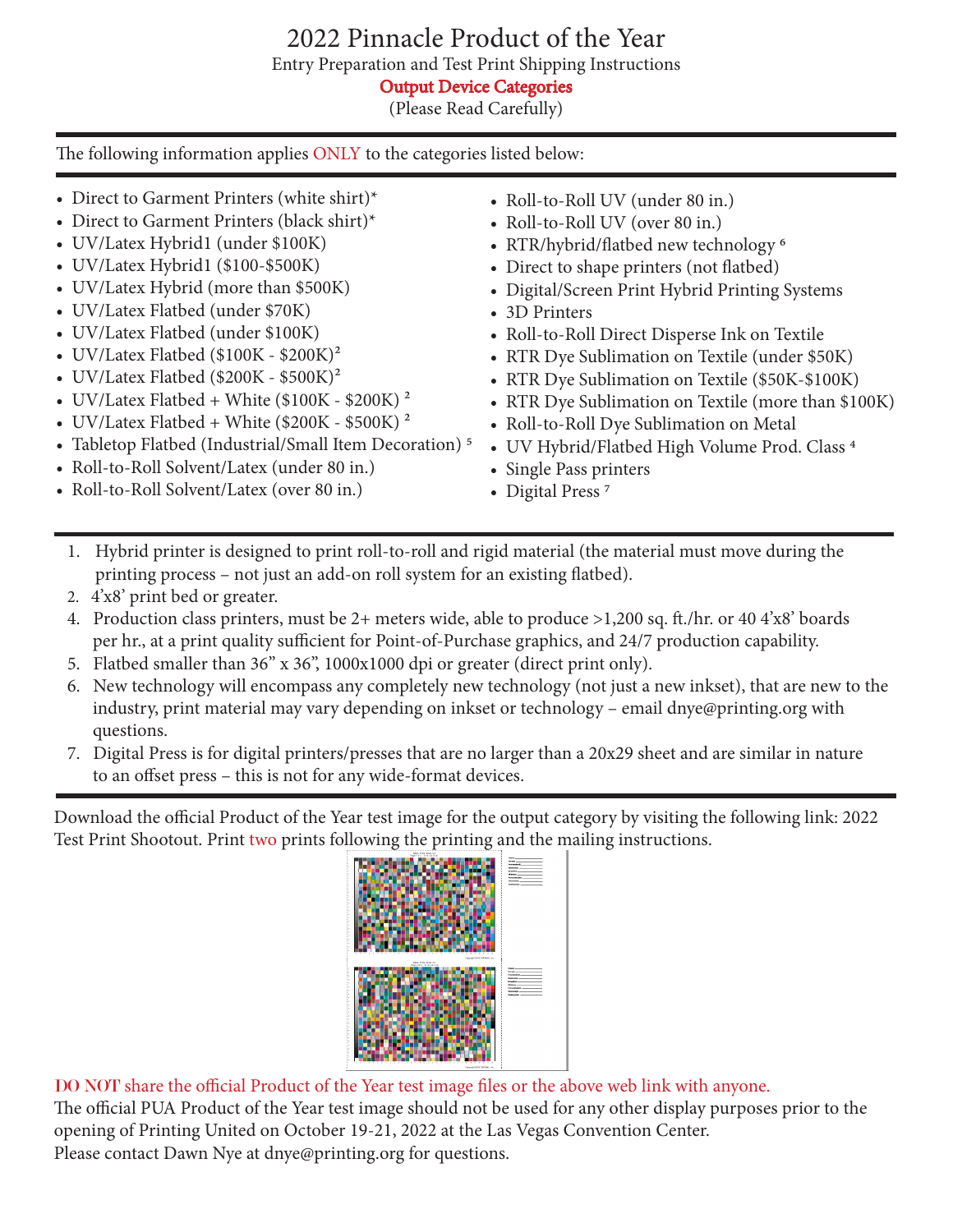# **Test Image File Output**

Color correction or file manipulation is STRICTLY PROHIBITED. Optimum output results will be achieved by using an Adobe RGB (1998)/Coated GRACol 2013 input profiles with a properly generated output profile for your printing device. Results from printing this file will be representative of the color management system, RIP, operators' knowledge and the output device's inherent abilities.

Test images should be printed in the manner you believe shows off the printer in its best light.

The Entry Specification Form should indicate the resolution, ink droplet size, number of print passes and swath width used, number of colors (4/6/more), ink brand (if known), RIP manufacturer and software version,

rendering intent used, and other required fields on the Entry Specification Form.

## **Media for printing**

### Failure to print on a defined substrate will result in the entry being disqualified.

- Entries in the roll-to-roll categories (under 80 in.) will be printed on a gloss adhesive back vinyl (no lamination).
- Entries in the roll-to-roll categories (over 80 in.) will be printed on a smooth (non-scrim) matte banner material.
- Entries in the High-Volume Production Class may be printed on a smooth (non-scrim) matte banner or a white foam board (or similar product).
- Entries in the UV flatbed category will be printed on a white foam board (or similar product).
- Entries in the UV flatbed + white category will be printed on a black foam or gator board with a white ink
- under layer.
- Entries in the Flatbed/hybrid (under \$100K) and UV Hybrid (\$100-\$500K) categories will print on a smooth
- (non-scrim) matte banner material.
- Entries in the Small Flatbed (Industrial/Small Item Decoration) will be printed on a white Sintra® rigid PVC or
- similar product.
- Entries in the Direct Disperse and Dye-Sub to Textile will be printed on a warp knit banner fabric (fabric may be coated or uncoated for the Dye-Subcategory), 6-7 oz. in weight.
- Entries in the Dye-Subcategory to metal will be printed on a 12"x24" aluminum sheet with a gloss white finish.
- Entries in the Digital Press category will be printed on coated white stock.
- Entries in the Direct to Shape category will be printed on a white or clear substrate (such as a cup) (if clear, white under base should be used)

## **Judging**

Entries which conform to the rules and stated requirements of this competition will be judged. Judging will take place the week of August 22-26, 2022. Judging criteria for the competition are under constant evaluation and revision to assure the best possible chance for every contestant. Pantone spot color readings and neutral gray will be evaluated on this print using Chromix Maxwell software.

# **Judges**

Judges are unpaid volunteers who donate their time and skills for the benefit of the industry and the competition and have no perfunctory interest in the outcome. They are chosen based on their technical skills, experience, expertise and knowledge in the categories for which they judge. Judging criteria for the competition are under constant evaluation and revision to assure the best possible chance for every contestant.

### **Scoring**

The following categories are used to judge the output category. Chromix Maxwell is used to score the target judges deductions are from industry specifications and spot color dE. A winner does not need to be awarded in any category with less than two entries, however the final determination of a winner in these cases will be up to the judges.